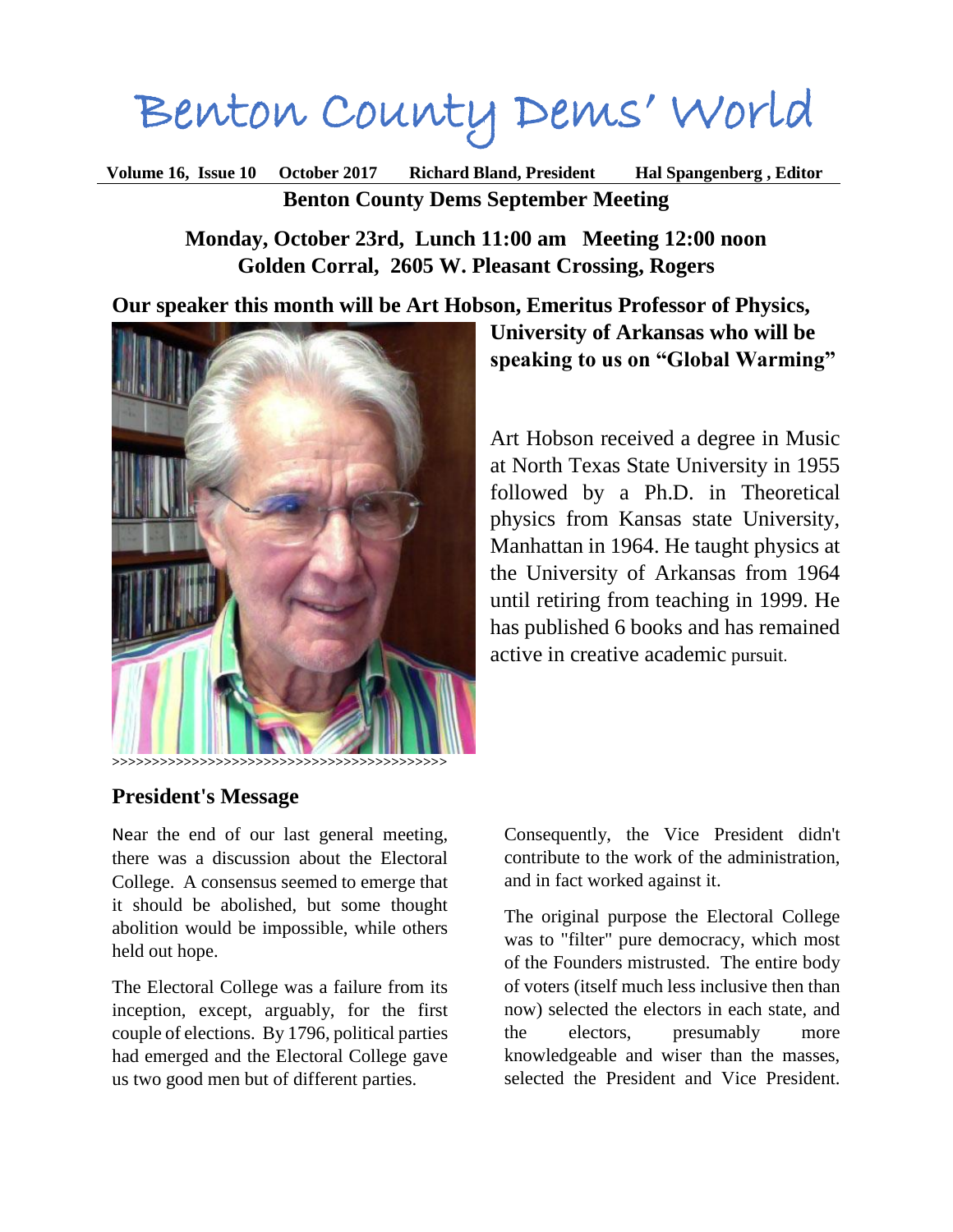The electors would be voting for individuals, not parties, and the candidate who came in second would be Vice President.

In 1800, with most electors voting the party line of either the Republicans or the Federalists, Jefferson and Aaron Burr, his party's candidate for Vice President, received the same number of votes. The Constitution calls for a tie in the Electoral College to be broken by the House of Representative, which each state receiving a single vote. A deadlock occurred there, too, and was finally broken by some Federalist states casting their votes for Jefferson. Before the 1804 election, the Twelfth Amendment to the Constitution, calling for separate balloting for the two offices in the Electoral College, was adopted.

Still, problems remained with the Electoral College. The most troublesome is that the winner-take-all practice in each state means that it is possible for one candidate to win the popular vote but lose the election because the other candidate received more electoral votes. This happened in 1824, 1876, 1888, 2000, and 2016. This seems undemocratic, as does the fact that people in small states have a greater voice that those in large states. In Wyoming, there is an elector for every 200,000 people, while in California, one exists for every 700,000, a discrepancy of more than three to one.

That very discrepancy is the reason that most observers have little hope of the system being changed by constitutional amendment. Just proposing an amendment requires either the support of two-thirds of the states or twothirds of each house of Congress. Ratification is even harder, requiring approval by three-fourth of the states. Just 13 states can thus block ratification, and the small states are very unlikely to give up their favored position.

There might be another way. A state can choose to apportion its electoral vote, using some formula that reflects the popular vote more clearly that winner-take-all. Nebraska and Maine both now have versions of this scheme. Another idea is for each state to declare that its electoral votes will go to the winner of the national popular vote. This scheme has achieved some traction through the movement to adopt the National Popular Vote Interstate Compact. Ten states and the District of Columbia have so far agreed to join the compact.

The Electoral College no longer serves its intended purpose, even if that purpose was valid. Why should votes be determined by acres rather than by people. The concept of "one man, one vote" is pretty firmly entrenched the American democratic tradition. For example, the Supreme Court used that concept when it ruled in the midtwentieth century that state senate members could not be elected by county, but must reflect population. Wouldn't candidates work harder to win one-party states, if they thought in terms of winning voters rather than states? Voter participation might be increased by engaging potential voters that under the current system feel that their votes simply don't count.

This nation has made many strides toward the democratic ideal since its inception. During the Jacksonian era, white adult male suffrage became almost universal with state property qualifications and religious tests mostly being eliminated. After the Civil War, black men, too, could (in theory) vote. In 1920, women could exercise the basic democratic right. In 1971, eighteen-year-olds joined the electorate. All citizens casting equal votes for President, regardless of their residence, certainly should follow.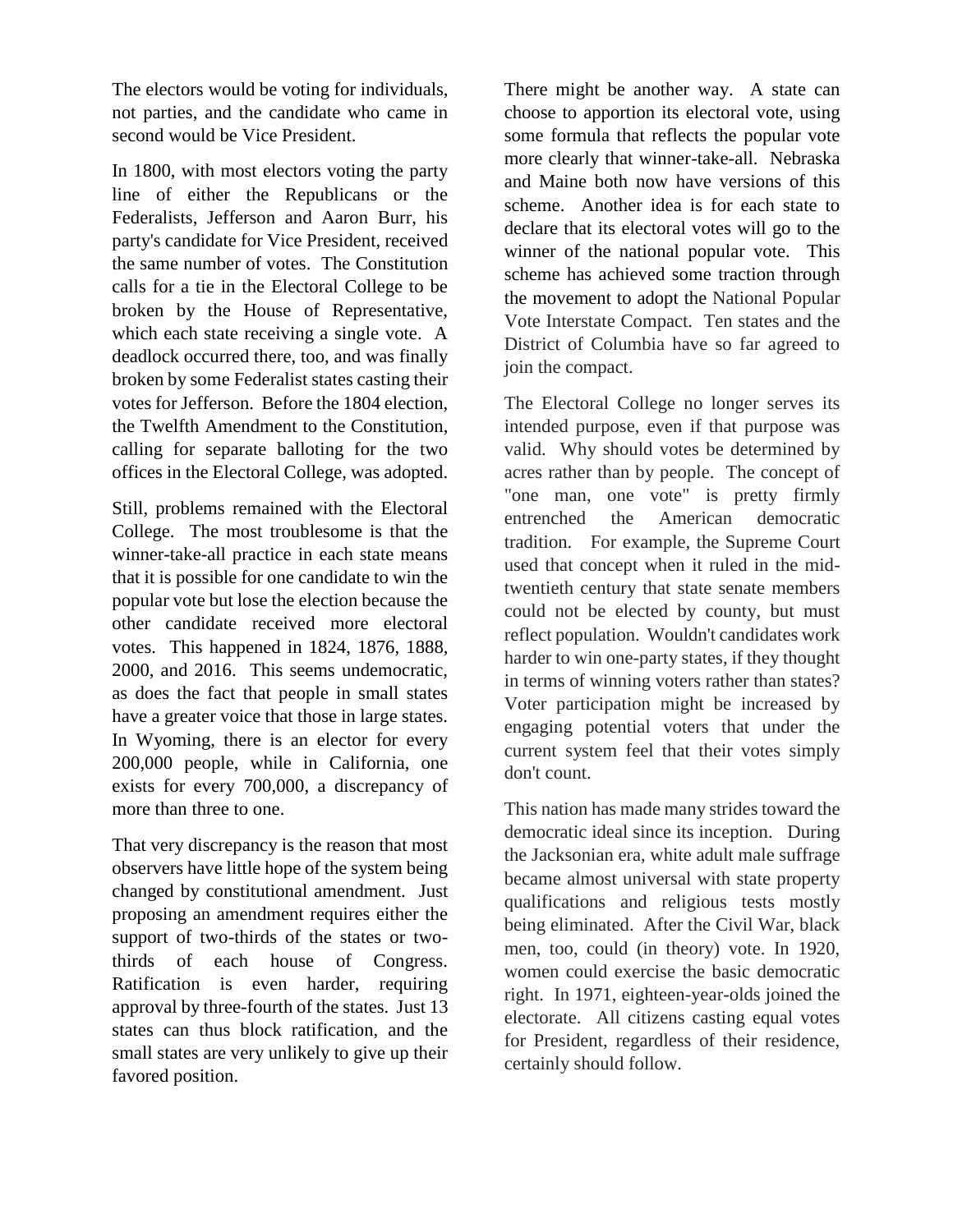The Electoral College will not be abolished nor even modified before the 2020 election, but the issue must be kept alive.

Richard Bland, October 2017

>>>>>>>>>>>>>>>>>>>>>>>>>>>>>>>>>>>>>>>>>>>>>>>

#### **GENERAL MEETING MINUTES September 25, 2017 Golden Corral, Rogers, AR**

President Richard Bland called the meeting to order at 12:00.

He welcomed several new attendees, guests and visitors.

Rusty Mastricola led us in the Pledge of Allegiance.

Grimsley Graham introduce former State Representative Debbie Hobbes, a member of the Board for the Pathway to Freedom, Inc., to introduce speaker Joe Greeson, a reentry specialist for Pathways. He shared his personal experience: how a business failure led to drug addiction producing/distributing drugs led to two terms in an Arkansas prison. He credits his participation in the PTF program with changing his life and rebuilding his business career. The PTF program is a Christ-centered holistic service program delivers educational, values-based, pre-release, and reentry service to prisoners on a voluntary and noncompulsory basis. Discussion followed.

The minutes and treasurer's reports were approved unanimously.

Gaye Bland presented the Nomination Committee's Slate of Officers for 2018: President: Richard Bland; Vice-President: Suzanne Miltich; Treasure: David Cauldwell; and Recording Secretary: Diana Coleman.

Announcements followed:

**New BCDems nametags are available on request**.

DPBC chair Sharon Carter announced the County Committee meets each 2nd Monday of the month at the Community Event Center at Guess Who?, in Bentonville, 6:30 p.m. social and 7:00 p.m. meeting. All are invited to attend/join.

Thurman Metcalf thanked all who participated in the success of this year's Little Flock Fundraiser, especially the 80 hosts and sponsors. This year \$11,000 was raised to open the 2018 Campaign Headquarters and support Democratic candidates in the region.

Suzanne Miltich reminded members to provide names of those needing sympathy or other cards.

Bill Beck noted the last movie fundraiser, Al Gore's "An Inconvenient Sequel", raised \$800.

Old Business:

President Bland noted that a 2018 Fundraising Chair is needed, and to consider volunteering.

Result of a poll for a new fundraising event showed consensus for a Bean Dinner instead of a Flea Market.

Members were encouraged to consider running for office, filing for JP is \$50, and a DPA Candidate Guide is available.

With no further business, the meeting adjourned at 1:08.

Respectfully submitted, Secretary **pro-tem Suzanne Jessup**.

>>>>>>>>>>>>>>>>>>>>>>>>>>>>

## **Dues reminder**

**If you wish to renew your membership you may do so any time after October 1st and it will be counted for the year 2018. Dues still remain at \$20.00 for member and \$30.00 for couple.** 

**>>>>>>>>>>>>>>>>>>>>>>>>>>>>>>>>>>>>**